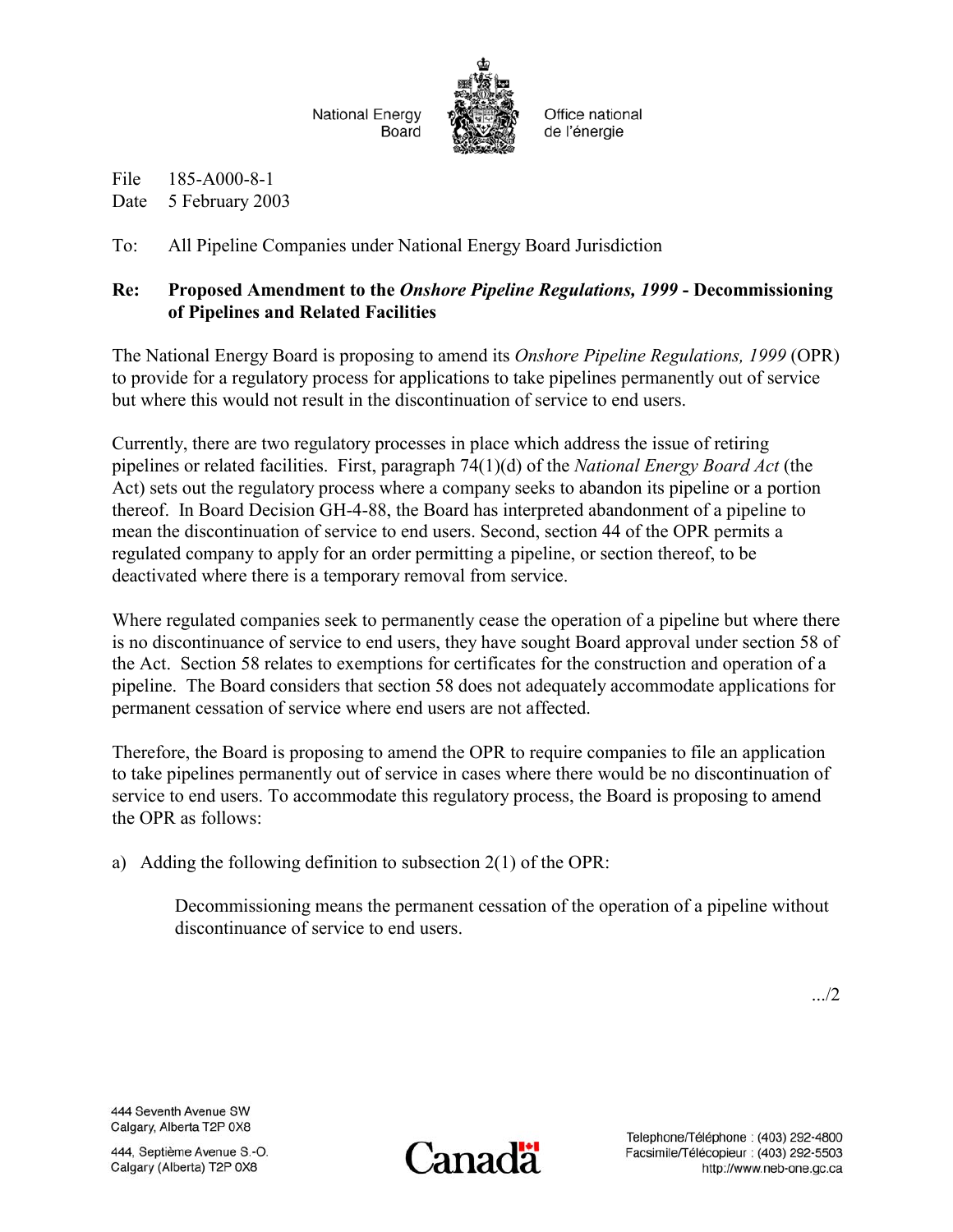- b) Adding the following provision to the OPR:
	- 45.1(1) If a company proposes to decommission the pipeline or a section thereof, the company shall submit an application for the decommissioning to the Board.
		- (2) The application shall include the rationale for the decommissioning and the measures to be employed for the decommissioning.

The Board recognizes that these sections would capture many projects which the Board has no practical need to examine. Therefore, the Board is also proposing to develop a streamlining order which would be similar to the section 58 streamlining order in that no application would need to be made to the Board. For projects falling within the order, however, annual reporting of streamlined projects would still be required.

The types of decommissioning projects which could be streamlined are set out below.

- 1. On lands which the company owns, provided that the lands have been evaluated and do not contain asbestos, polychlorinated biphenyls (PCBs), naturally occurring radioactive materials (NORMs), and substances listed under the *Canadian Environmental Protection Act* list of toxic substances and in the prohibited substances regulations, decommissioning of the following facilities could be streamlined:
	- 1.1 property related items including vehicles, tools and equipment, mobile equipment, office equipment, personal computers, or furniture
	- 1.2 the following pipeline components:
		- 1.2.1 a "T" connection;
		- 1.2.2 piping associated with the facilities identified in 1.2.1 and 1.2.3 to 1.2.7;
		- 1.2.3 cathodic protection systems (including rectifiers) that would not result in metal releases exceeding *Canadian Council Ministers of the Environment Guidelines* or any equivalent provincial guidelines;
		- 1.2.4 valves, including valves, vaults, pressure transmitters and valve operators;
		- 1.2.5 compressor and pump station components, including compressors, pumps, motors, silencers, scrubbers, gas seals, system boilers, scraper traps, switch gear, transformers, uninterruptible power supply, and instrument and control systems;
		- 1.2.6 storage tank components, including mixers, liners, roofs, and ladders;
		- 1.2.7 metering and regulating facilities;